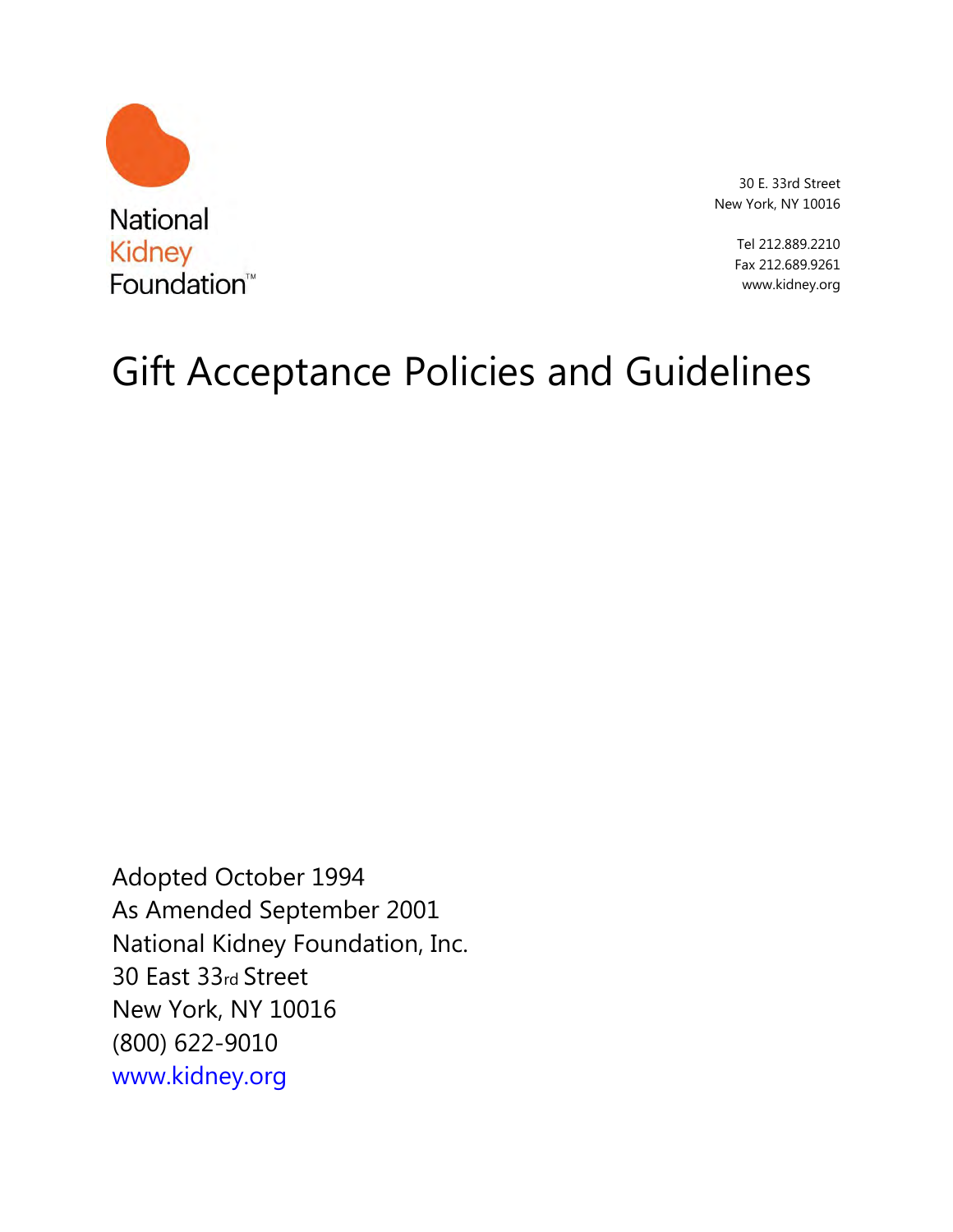## NATIONAL KIDNEY FOUNDATION

GIFT ACCEPTANCE POLICIES AND GUIDELINES

| <b>Table of Contents</b>                                                               |                |
|----------------------------------------------------------------------------------------|----------------|
| <b>1. PURPOSE OF POLICIES AND GUIDELINES</b>                                           | 3              |
| 2. RESPONSIBILITY TO DONORS                                                            | 3              |
| <b>3. RESTRICTIONS ON GIFTS</b>                                                        | 3              |
| <b>4. THE GIFT ACCEPTANCE COMMITTEE</b>                                                | 4              |
| 5. ASSIGNMENT OF GIFTS AND BEQUESTS                                                    | $\overline{4}$ |
| <b>6. LEGAL AND FINANCIAL COUNSEL</b>                                                  | 4              |
| 7. SCOPE OF SERVICE                                                                    | $\overline{4}$ |
| <b>8. AUTHORIZATION FOR NEGOTIATION</b>                                                | 4              |
| 9. INVESTMENT OF FUNDS FOR LIFE INCOME GIFTS                                           | 5              |
| <b>10. PAYMENTS TO LIFE INCOME BENEFICIARIES</b>                                       | 5              |
| 11. DISPOSITION OF FUNDS FROM LIFE INCOME AGREEMENTS                                   | 5              |
| <b>POLICIES FOR SPECIFIC GIFTS</b>                                                     | 5              |
| A. Cash                                                                                | 5              |
| <b>B. Gifts of Tangible Personal Property</b>                                          | 5              |
| <b>C. Gifts of Real Property</b>                                                       | 6              |
| Criteria for Approval and Acceptance Process                                           | 6              |
| (a) Market Value and Marketability.                                                    | 6              |
| (b) Potential Environmental Risks.                                                     | 6              |
| (c) Limitations and Encumbrances.                                                      | 7              |
| (d) Carrying Costs.                                                                    | 7              |
| (e) Title Information.                                                                 | 7              |
| (f) Deed of Gift.                                                                      | $\overline{7}$ |
| (g) Receipt Of The Gift Acknowledgement.                                               | $\overline{7}$ |
| <b>D. Gifts of Securities</b>                                                          | 7              |
| <b>Publicly Traded Securities:</b>                                                     | $\overline{7}$ |
| <b>Closely Held Securities:</b>                                                        | $\overline{7}$ |
| E. Bequests                                                                            | 8              |
| <b>F. Charitable Gift Annuities</b>                                                    | 9              |
| <b>G. Gifts of Life Insurance and Pension Benefits</b>                                 | 11             |
| H. Payable on Death Accounts or Totten Trusts                                          | 11             |
| I. Charitable Remainder Unitrusts, Annuity Trusts and<br><b>Charitable Lead Trusts</b> | 11             |
| J. Life Estate Contracts                                                               | 11             |
| K. Gifts to the Endowment Fund                                                         | 11             |
| <b>12. COMPLIANCE WITH CHARITABLE DONATIONS</b>                                        |                |
| <b>SUBSTANTIATION REQUIREMENTS</b>                                                     | 12             |
| <b>13. MISCELLANEOUS PROVISIONS</b>                                                    | 12             |
| (a) Securing appraisals and legal fees                                                 | 12             |
|                                                                                        |                |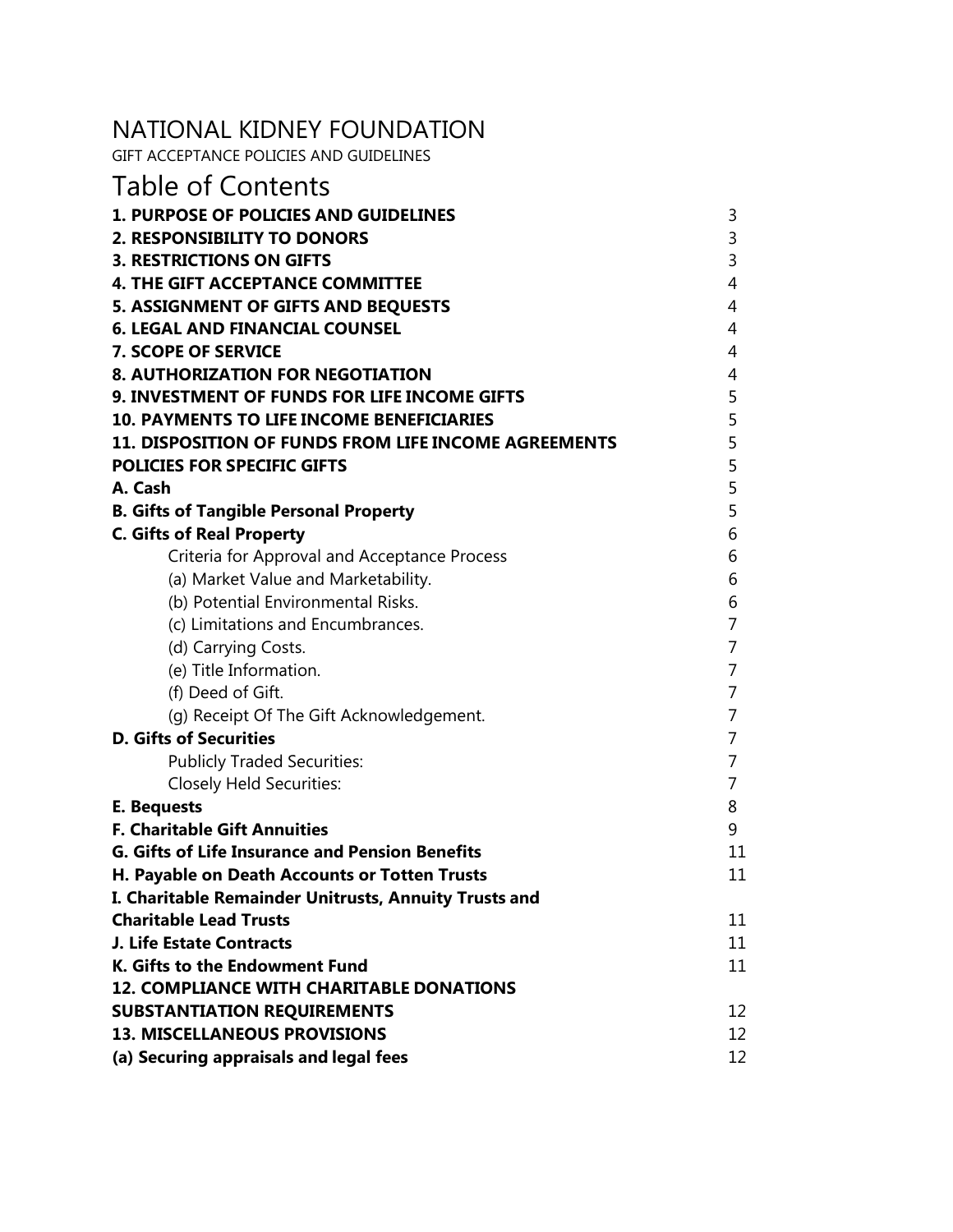## **NATIONAL KIDNEY FOUNDATION GIFT ACCEPTANCE POLICIES AND GUIDELINES 1. PURPOSE OF POLICIES AND GUIDELINES**

The National Kidney Foundation (hereinafter referred to as the Charity or NKF), a not for profit organization under the laws of the State of New York, encourages the solicitation and acceptance of current and deferred gifts for purposes that will help the NKF further and fulfill its mission. It is the purpose of these policies and guidelines to govern the acceptance of gifts made to the NKF and to provide guidance to prospective donors and their advisors when making gifts. The provisions of these policies shall apply to all gifts received by the NKF for any of its programs or services. The Gift Acceptance Committee must approve gift agreements that deviate from the policies set forth here. All gifts solicited under these policies shall be accepted pursuant to the guidelines set forth in the corporate resolution adopted by the Board of Directors. Further, it is recommended the policies and guidelines will be reviewed biannually.

## **2. RESPONSIBILITY TO DONORS**

In all matters involving donors or prospective donors, the interests and concerns of a donor's personal financial position take priority over the contribution to the NKF. No agreement shall be made between the NKF and any agency, person, company or organization on any matter, whether investment, management, or otherwise, which would knowingly jeopardize a donor's interest. It shall be the policy of the NKF to not use any high-pressure techniques when dealing with prospective donors. The task of all fundraising personnel shall be to inform, serve, guide or otherwise assist the donor in fulfilling his or her philanthropic wishes, but never, under any circumstance, to pressure or unduly influence. No personnel employed by the NKF shall receive commissions that could give such personnel a direct beneficial interest in any agreement. All information concerning donors or prospective donors of gifts shall be kept strictly confidential by the NKF and its authorized personnel unless permission is obtained from donors to release such information. The NKF shall not sell, rent or exchange names of donors to any company, organization or person.

#### **3. RESTRICTIONS ON GIFTS**

The NKF will accept unrestricted gifts and gifts for specific programs and purposes, provided that such gifts are not inconsistent with its stated mission, purposes and priorities. The NKF will not accept gifts that are too restrictive in purpose. Gifts that are too restrictive are those that violate the terms of the corporate charter, gifts that are too difficult to administer, or gifts that are for purposes outside the mission of the Foundation. All final decisions on the restrictive nature of a gift and its acceptance or refusal shall be made by the Gift Acceptance Committee of the NKF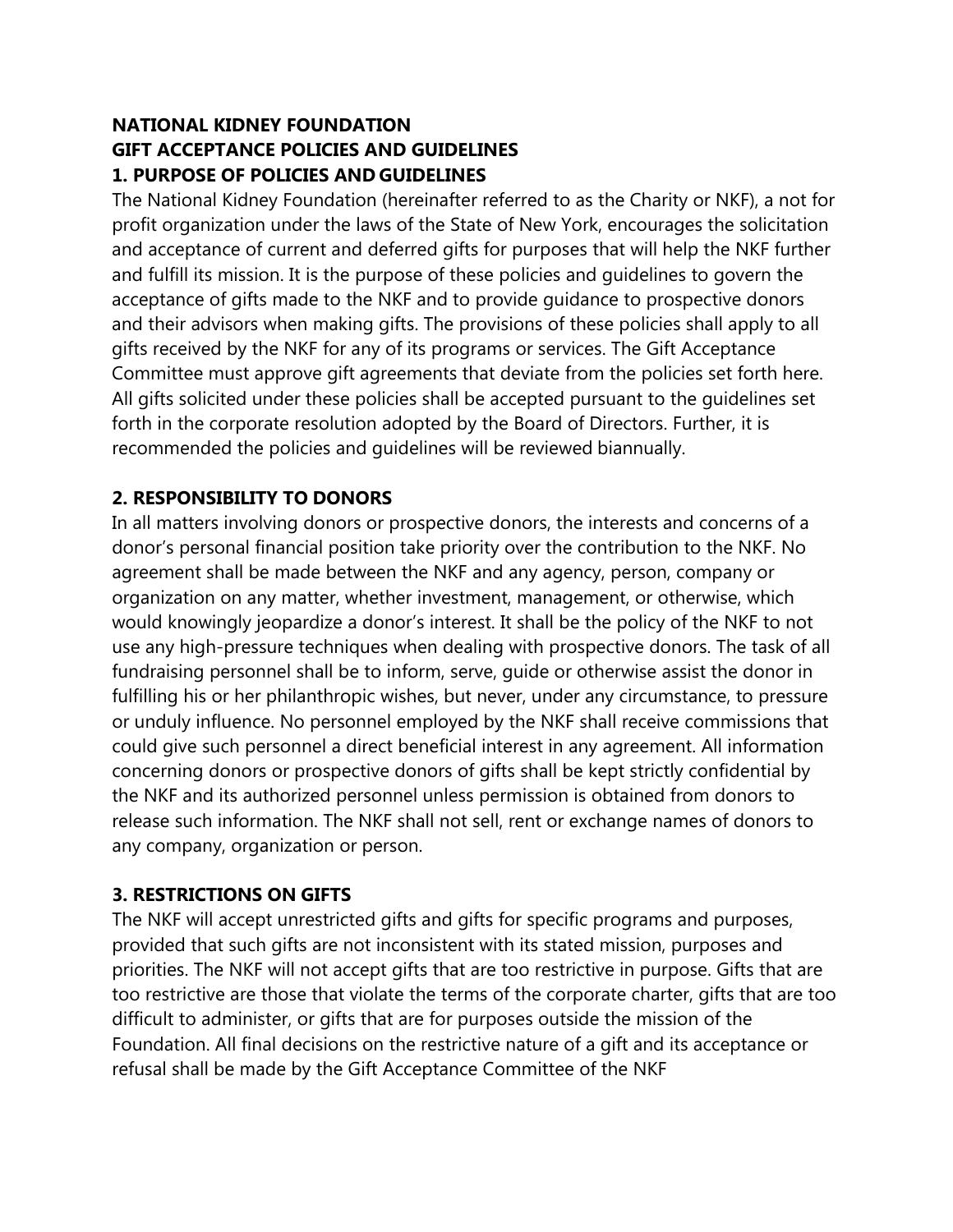## **4. THE GIFT ACCEPTANCE COMMITTEE**

The Gift Acceptance Committee of the National Kidney Foundation shall consist of:

- a) A Representative of the Fund Raising Committee
- b) A Representative of the Finance Committee
- c) The Controller (Ex-Officio)
- d) A Representative of the Affiliate Relations Committee
- e) Such other members as appointed by the Chairman of the Foundation.

The Gift Acceptance Committee is charged with the responsibility of reviewing gifts made to the NKF, properly screening and accepting those gifts, and making recommendations to the Board on gift acceptance issues where appropriate.

## **5. ASSIGNMENT OF GIFTS AND BEQUESTS**

All gift planning department staff shall execute an Assignment of Gifts and Bequests agreement upon their employment with the NKF. Pursuant to the terms of that instrument, staff shall not be allowed to accept any type of gift from any donor.

## **6. LEGAL AND FINANCIAL COUNSEL**

Prospective donors shall be advised to consult with counsel of their choice in all matters related to gift instruments such as drafting of wills, trust agreements, contracts, or other documents. Donors shall be advised to consult with their attorney or accountant on matters related to the tax implications of any gift agreement. If a representative of the NKF makes a referral to an attorney, it shall be understood that the attorney is retained by the donor to represent his or her interests. The NKF shall consult with legal counsel in all matters pertaining to its gift program and shall execute no agreement, contract, trust or other legal document with any donor without the service of legal counsel.

## **7. SCOPE OF SERVICE**

Information provided by NKF representatives may extend beyond the consideration of the organization to help donors remember whatever additional charitable interests they may have in other organizations and agencies. The NKF staff and volunteers shall discourage donors from naming the organization as executor, administrator, personal representative, trustee, successor trustee or any other designation within any type of instrument that would require the NKF's participation in the handling of donor's estate plans.

## **8. AUTHORIZATION FOR NEGOTIATION**

The Development staff of the NKF is authorized to negotiate planned giving agreements with prospective donors following these policies, with legal counsel as needed, but without further approval of the Chairman and CEO. Any one of the following persons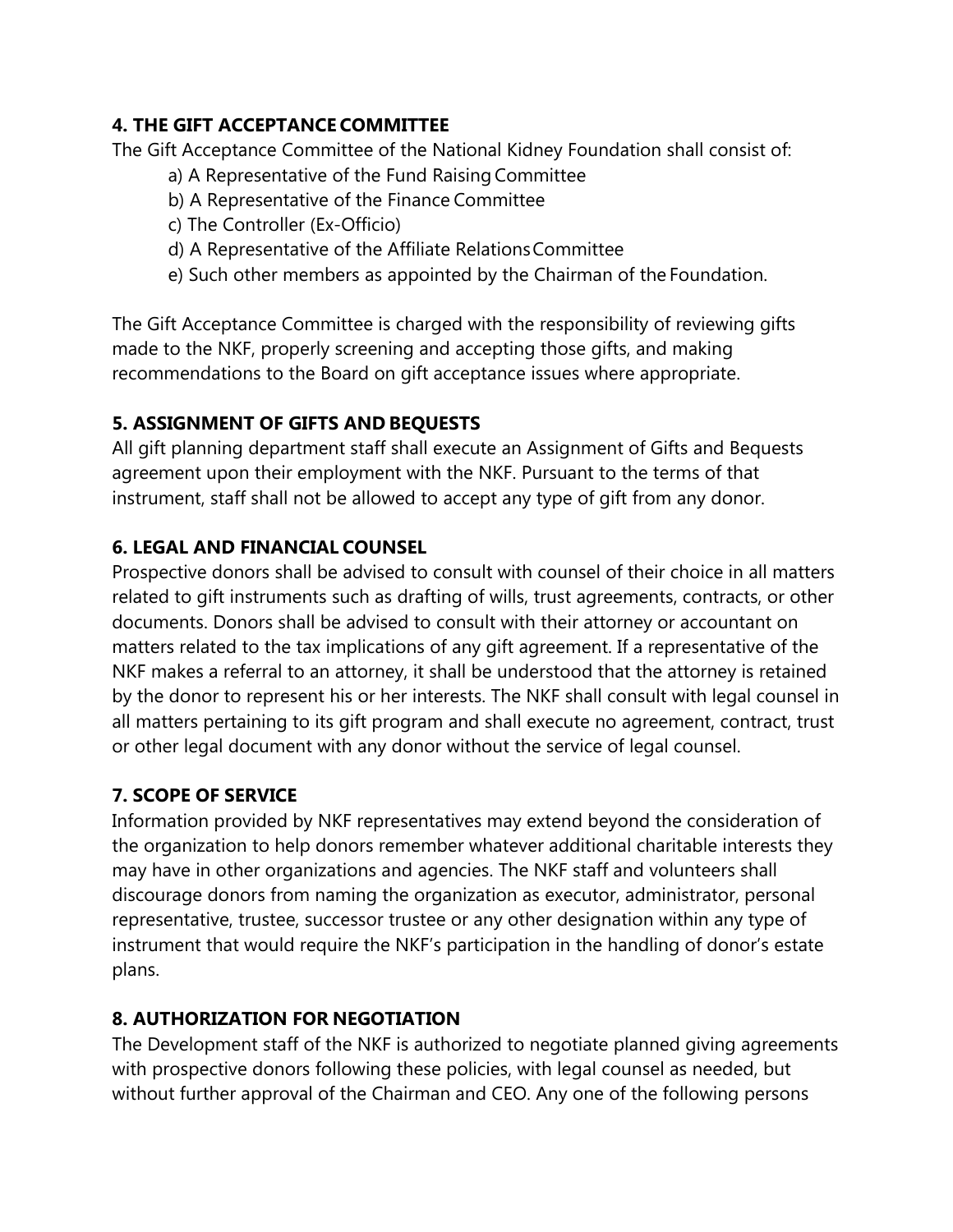shall have authority to sign planned giving agreements on behalf of the NKF: Chairman, CEO or Controller. On real property transactions, the approval of the Chairman and CEO shall be required. The NKF reserves the right to refuse any gift.

## **9. INVESTMENT OF FUNDS FOR LIFE INCOME GIFTS**

Funds received in exchange for a gift annuity or a life income contract shall be managed under the jurisdiction of the NKF's chief executive officer. Investment practices shall comply with federal and state regulations governing such agreements and with guidelines established and approved by the Board of Directors, utilizing competent advisory services to achieve the objective first of the life income beneficiaries and secondly of the remainder beneficiaries. All funds received for gift annuity agreements shall be invested and retained in the fund until the demise of the life income beneficiaries. Invested funds, which have an obligation to a life income beneficiary, shall not be used for self-dealing interests within other institutional funds.

## **10. PAYMENTS TO LIFE INCOME BENEFICIARIES**

Payments on life income obligations shall be made quarterly unless the donor submits a written request for a different schedule. Payments shall be made and reported to the donor in the manner prescribed by regulations of the Internal Revenue Service.

## **11. DISPOSITION OF FUNDS FROM LIFE INCOME AGREEMENTS**

Only upon the demise of the last life income beneficiary shall the principal amount of a planned gift be released to or for the use of the NKF. The amount equal to the charitable remainder shall be released, according to the applicable share agreement.

## **POLICIES FOR SPECIFIC GIFTS**

## **A. Cash**

Cash is acceptable in any form. Checks shall be made payable to the National Kidney Foundation and shall be delivered to any Affiliate or National office of the organization.

## **B. Gifts of Tangible Personal Property**

The NKF will consider gifts of tangible personal property, including but not limited to works of art, manuscripts, literary works, \*boats, \*motor vehicles, and computer hardware, only after a thorough review indicates that the property is:

(a) Readily marketable: or

- (b) Needed by the NKF for use in a manner which is related to one of the
- purposes for which tax exempt status of the organization was granted
- (c) Has been assessed at the donor's expense.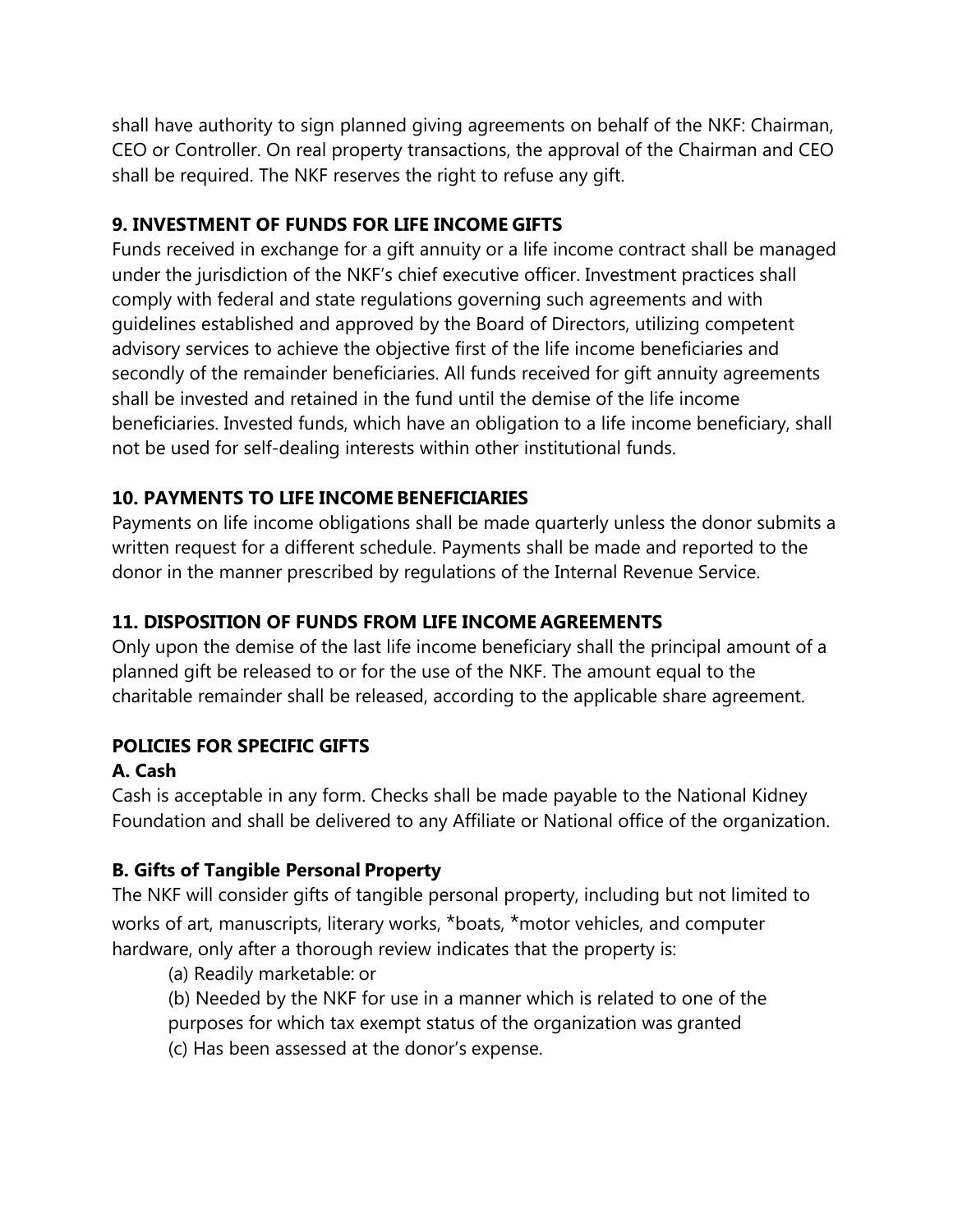\* Vehicles donated through the Kidney Cars Program must comply with the Kidney Cars Program Standards. They should not be reviewed by the Gift Acceptance Committee.

If a proposed gift of tangible personal property is approved by the Gift Acceptance Committee, the NKF will acknowledge receipt of the gift. The NKF will not appraise or assign a value to the gift property. It is the donor's responsibility to establish a value for the gift and to provide, at the donor's expense, a qualified appraisal required by the IRS in the case of gifts of tangible personal property valued in excess of \$5,000. In addition to a description of the gift, the receipt shall include a citation of IRS Code Section 170 dealing with the "related and unrelated use" rules for the donor's legal/tax advisors if deemed appropriate. Volunteers and staff shall make every effort to refrain from discussing with donors any such questions concerning the tax implications of a gift of tangible personal property and shall avoid the appearance of rendering legal, tax or accounting advice.

The gift will be completed by the execution and delivery of a deed of gift or other appropriate conveyance acceptable to the NKF, and the delivery of the property, as applicable. The costs associated with the conveyance and delivery of the gift will be paid by the donor. In addition, the filing of Form 8283 by the donor is required by the IRS for gifts of tangible personal property valued at more than \$500. This form should be sent to the attention of the National Kidney Foundation, Inc., 30 East 33rd Street, New York, NY 10016.

The organization is responsible for filing Form 8282 for gifts of tangible personal property valued at more than \$5,000 sold by the NKF within two years of the date of gift.

Unless the Gift Acceptance Committee instructs otherwise, such gifts will be sold as quickly as market conditions permit.

## **C. Gifts of Real Property**

The NKF will consider gifts of real property, both improved and unimproved (e.g., detached single-family residences, condominiums, apartment buildings, rental property, commercial property, farms, acreage, etc.) including gifts subject to a retained life estate, only after a thorough review of the criteria for acceptance set forth below under the direction of the Gift Acceptance Committee. The NKF will not accept any gift of real estate involving a time-share arrangement.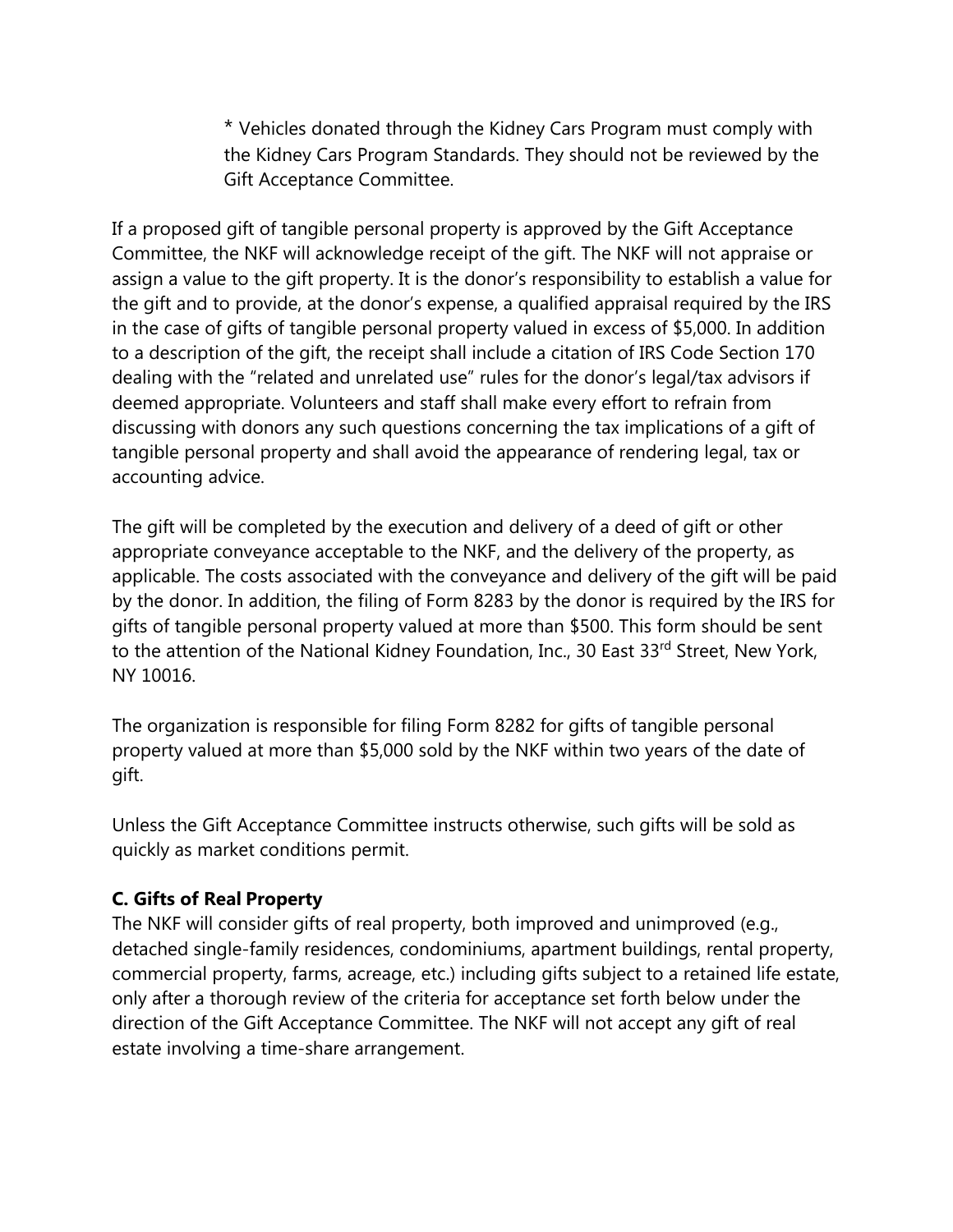## **Criteria for Approval and Acceptance Process**

(a) **Market Value and Marketability**. The Gift Acceptance Committee must receive a reasonably current appraisal of the fair market value of the property and interest in the property the NKF would receive if the proposed gift is approved. The donor shall be responsible for any costs associated with providing this. Development officers will inform the donor that, if the gift is completed, the IRS will require an appraisal be made within sixty days of the date of gift. Development officers must understand and communicate to donors that it is the Charity's policy to dispose of all gifts of real estate (other than property which the Charity wishes to retain) as expeditiously as possible. Thus, regardless of the value placed on the property by the donor's appraisal, the NKF will attempt to sell at a reasonable price in light of current market conditions, and the donor needs to be informed that any such sale occurring within two years of the date of gift will be reported to the IRS on Form 8282.

(b) **Potential Environmental Risks**. All proposed gifts of real property, including gifts from estates, must be accompanied by a Phase I environmental audit performed at the donor's expense. The only permitted exception to this requirement is for residential property, which has been used solely for residential purposes for at least a thirty-year period of time. In cases where this exception applies and no environmental audit is undertaken, the donor/executor must have an outside party complete an Environmental Checklist prepared by the development staff of the NKF and may be required to execute an environmental indemnity agreement. Even in cases where a Phase I audit is submitted, the Gift Acceptance Committee may require that the donor sign an environmental indemnity agreement.

(c) **Limitations and Encumbrances**. The existence of any and all mortgages, deeds of trust, restrictions, reservations, easements, mechanic liens and other limitations of record must be disclosed. No gift of real estate will be accepted until all mortgages, deeds of trust, liens and other encumbrances have been discharged, except in very unusual cases where the fair market value of the NKF's interest in the property net of all encumbrances is substantial.

(d) **Carrying Costs**. The existence and amount of any carrying costs, including but not limited to property owners' association dues, country club membership dues and transfer charges, taxes and insurance must be disclosed.

(e) **Title Information**. A copy of any title information in the possession of the donor, such as the most recent survey of the property, a title insurance policy, and/or an attorney's title opinion, must be furnished.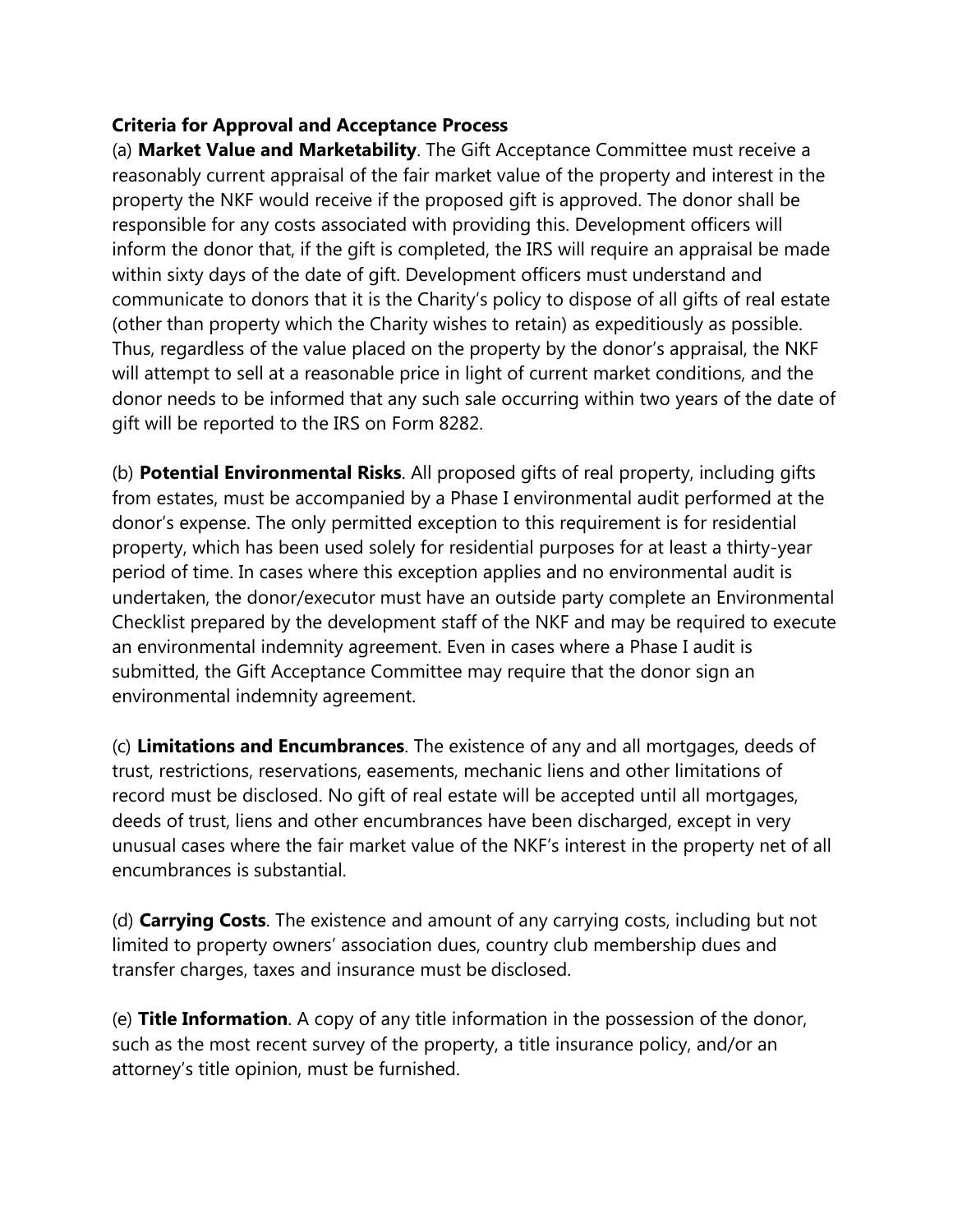(f) **Deed of Gift.** If a proposed gift of real property is approved by the Gift Acceptance Committee, the gift will be completed by the execution and delivery of a deed of gift or other appropriate conveyance. The costs associated with the conveyance and delivery of the gift, including but not limited to recording fees and, if deemed necessary by the Gift Acceptance Committee, a current survey, title insurance and/or an attorney's title opinion, will be either paid by the donor or from the proceeds of the sale. In addition, the filing of Form 8283 by the donor is required by the IRS for gifts of real property. This form should be sent to the development office for execution by the NKF.

(g) **Receipt Of The Gift Acknowledgement**. The NKF will acknowledge receipt of the gift once the property has been properly recorded in the local Recorder of Deeds office. The NKF will not appraise or assign a value to the gift property. It is the donor's responsibility to establish a value for the gift and to provide, at donor's expense, a qualified appraisal required by the IRS. The NKF is responsible for filing Form 8282 for gifts of real property sold by the NKF within two years of the date of the gift.

## **D. Gifts of Securities**

The National Kidney Foundation may accept gifts of stocks, bonds or other securities. **Publicly Traded Securities**: Marketable securities may be transferred to an NKF account maintained at one or more brokerage firms or delivered physically with the transferor's signature or stock power attached. As a general rule, all marketable securities shall be sold upon receipt unless otherwise directed by the Gift Acceptance Committee. In some cases, marketable securities may be restricted by applicable securities law; in such instances the final determination on the acceptance of the restricted securities shall be made by the Gift Acceptance Committee of the NKF.

**Closely Held Securities**: Closely held securities, which include not only debt and equity positions in non-publicly traded companies but also interests in LLP's and LLC's or other ownership forms, can be accepted subject to the approval of the Gift Acceptance Committee of the Charity. However, gifts must be reviewed prior to acceptance to determine that:

- There are no restrictions on the security that would prevent the NKF from ultimately converting those assets to cash,
- The security is marketable,
- The acceptance or sale of the security will not generate any undesirable tax consequences for the Charity.

If potential problems arise on initial review of the security, further review and recommendation by an outside professional may be sought before making a final decision on acceptance of the gift. The final determination on the acceptance of closely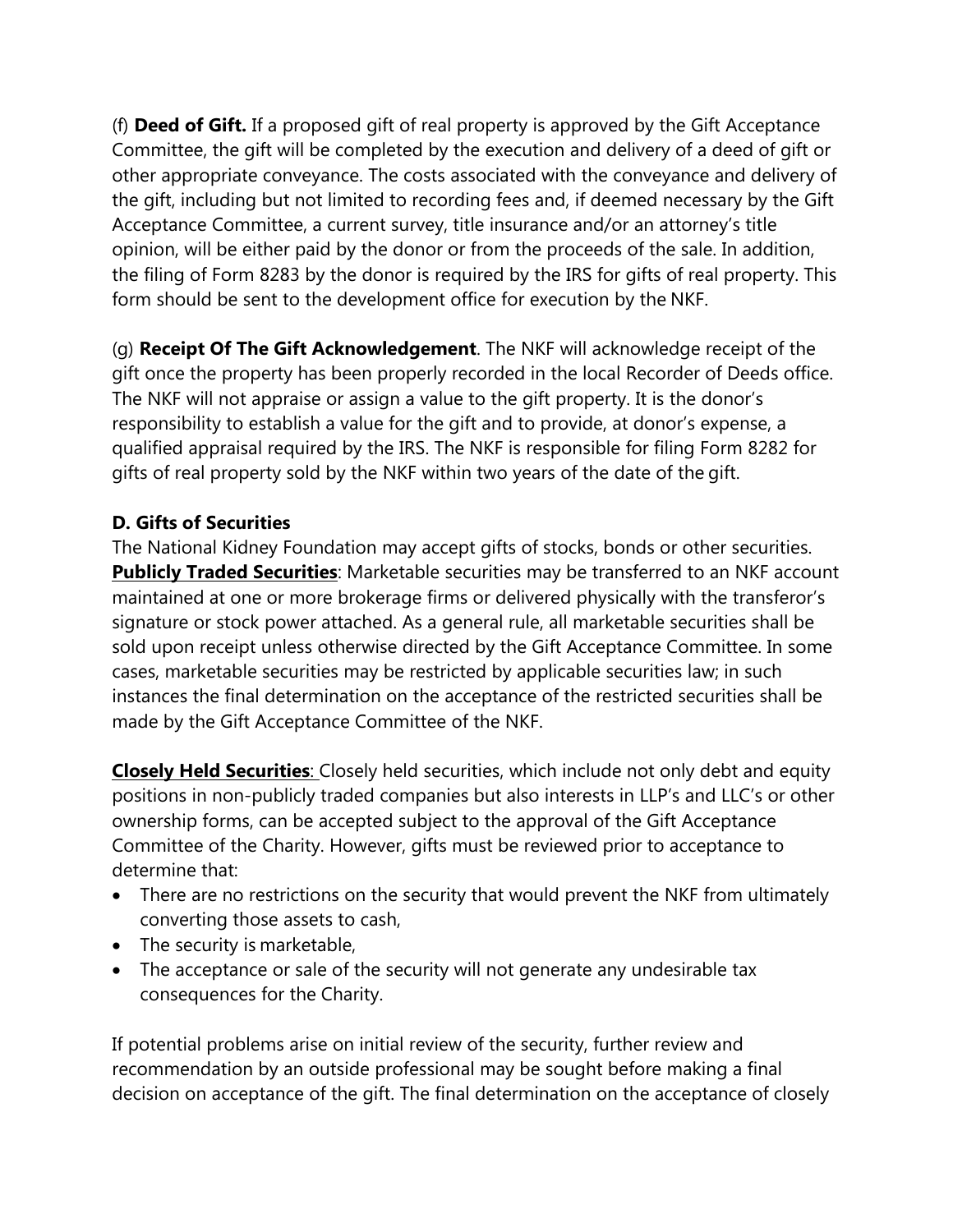held securities shall be made by the Gift Acceptance Committee and legal counsel where necessary.

The value of a gift of any security, unless it is being transferred to the charity for a gift annuity, will be determined after the sale of the securities and the deduction of any broker's charges. The NKF will inform the donor of this amount as well as the fact that their charitable tax deduction must be determined following Internal Revenue Service regulations. The NKF reserves the right to refuse any gift of stocks, bonds or other securities.

#### **E. Bequests**

Unrestricted bequests will be allocated under policies approved by the Board of Directors. A donor's wishes regarding restricted use of a bequest will be honored subject to its acceptance by the organization and to the requirements of applicable laws.

Affiliates will forward copies of all documents pertaining to bequests to the National office. The National office will forward any bequest documents received in their offices to the appropriate Affiliate for follow-up.

The following procedure shall be followed for all bequests received by the NKF:

- 1. Obtain and check Notice of Probate or other documents received advising of a bequest (hereafter referred to as Notice).
- 2. Write a letter acknowledging receipt of Notice and give information as to NKF's contact person. Supply ID number of the Charity if requested. Request a copy of the will, trust or other documentation. If the entire document is not available, obtain the section pertaining to the bequest to the NKF.
- 3. Determine if there is a family member (or friend) to whom an acknowledgment can be sent; if so, send such acknowledgment promptly.
- 4. Follow-up. Establish a tickler file and provide timely follow-up as soon as is appropriate; continue to follow up at regular intervals. Affiliates should advise the National Office of the timeline.
- 5. Check laws as to time requirements for paying bequests or interest earned on bequests.
- 6. If bequest is a percentage of the residuary of an estate, it is necessary to obtain and carefully review a copy of the probate or trust accounting. Check particularly as to debts, administration, taxes, professional fees, commission calculations, income earned by the estate, special facts which may be stated, and all other relevant items revealed in the accounting.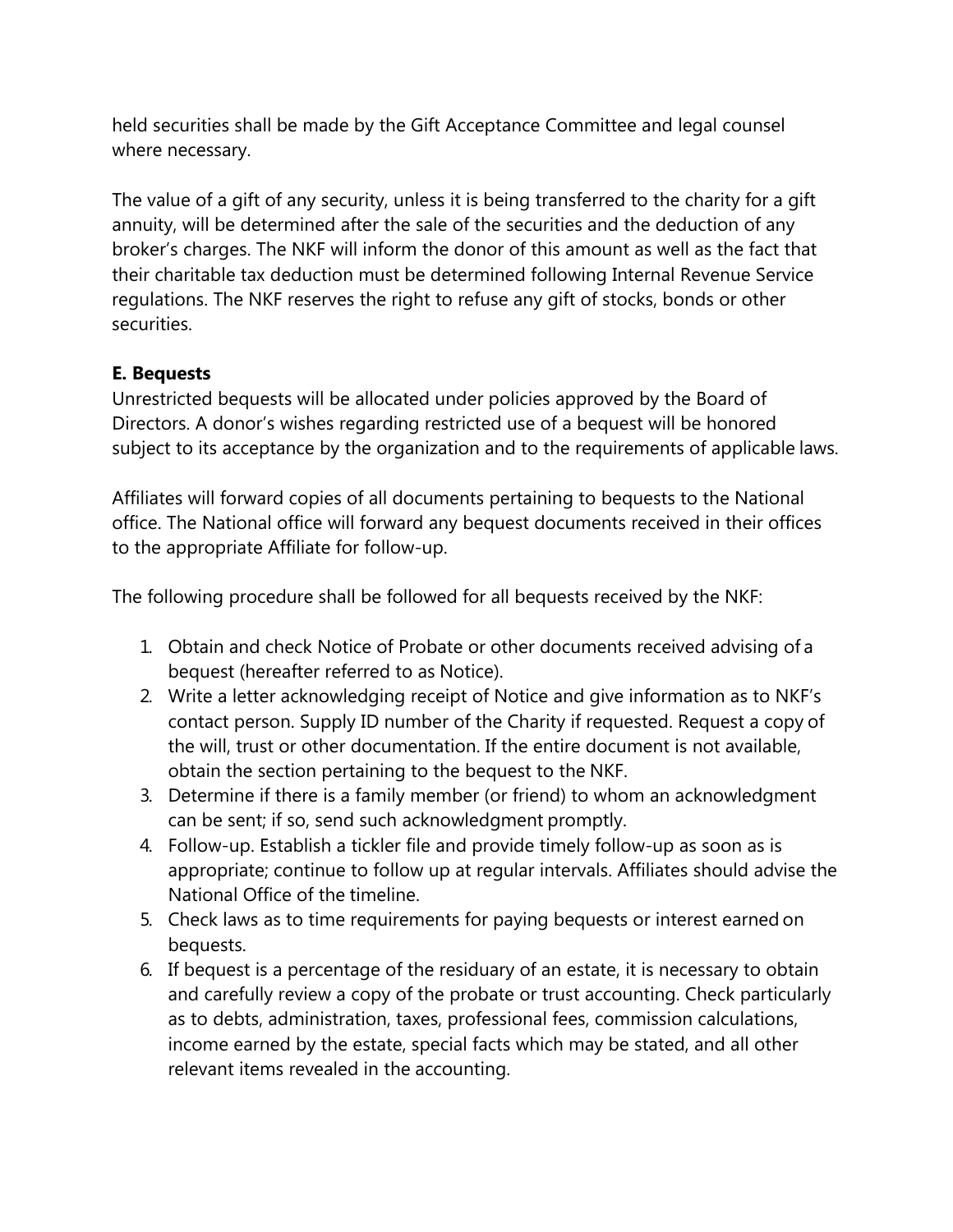- 7. Check that any income earned by the estate during administration which the NKF is entitled to has been accounted for and received.
- 8. Promptly acknowledge and return paperwork on any payments received from the bequest.
- 9. Arrange for any special recognition which may be appropriate.
- 10. If there is a dispute and the Affiliate is involved in a settlement, a National representative must be notified so that advice from the Gift Acceptance Committee or legal counsel can be solicited.

## **F. Charitable Gift Annuities**

The NKF will accept gift annuities, which begin payments within one year of the gift date, as well as deferred payment gift annuities, whose initial payment is at least a year after the gift date. The deferral period will be at the discretion of the donor.

The Charity will accept annuity gifts for one life, two lives in succession, or joint and survivor annuity agreements. Gift annuity agreements will be limited to one life or two lives in being at the time of the gift.

The NKF will only issue gift annuity agreements in the United States subject to being compliant with any applicable state annuity regulations.

The maximum annuity rates offered will be the current Uniform Gift Annuity rates as adopted by the American Council on Gift Annuities. In the case of deferred payment gift annuities, the organization will use the current Uniform Interest Factors Chart published by the American Council on Gift Annuities for use in New York. The Charity may establish a maximum annuity rate chart that is lower, but never higher than the Uniform Gift Annuity Rates of the American Council on Gift Annuities. To conform to the federally mandated "Clay-Brown Rule", the annuity rate offered will generate a charitable deduction of more than 10 percent of the fair market value of the assets given, or the annuity rate will be reduced to qualify for the deduction (in realization that the monthly changing Applicable Federal Rate {AFR} affects the calculated deduction).

To conform to various state laws, the NKF will always offer the maximum annuity rate to each potential donor/annuitant, based on the actuarial age of the annuitants, but the charity may suggest that if the person is willing to accept a lower rate, a larger charitable deduction would be obtained for the same size gift.

Gift assets accepted for a gift annuity will be limited to cash and securities for which a ready market exists. Closely held stock will not be accepted. To conform to New York State law, the NKF will not accept real property into its gift annuity fund.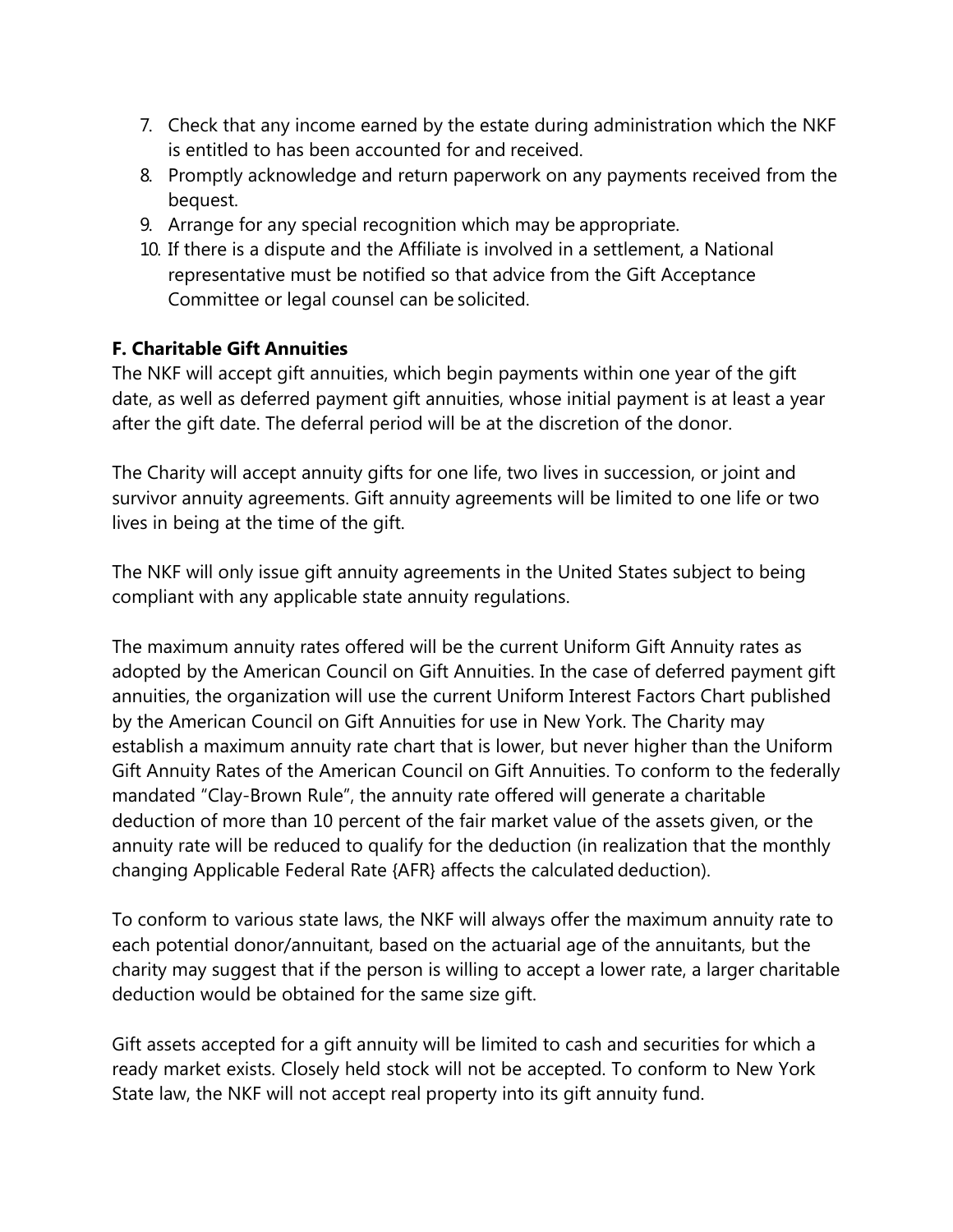To conform to various state laws, the NKF will operate a segregated gift annuity fund, in which identifiable separate investments will be maintained and which is not part of any other investment or endowment fund of the charity. The full annuity gift will be admitted to the gift annuity fund and will be maintained until the demise of the last annuitant in the agreement.

A policy or methodology will be established to identify the changing market value of each agreement, so that an appropriate amount may be withdrawn from the gift annuity fund at the termination of the agreement.

The minimum acceptable gift will be cash or the fair market value of securities valued at \$5,000. The minimum required actuarial age of an annuitant on the date the payments start is 60. The NKF will be aware of minimum ages if we elect to offer "educational gift annuities," where payments are to start by age 18. If the NKF offers this deferred payment gift annuity, a Private Letter Ruling will be obtained.

To conform to various state insurance laws, the NKF (with Board approval) may elect to reinsure any annuity agreement above the minimum \$100,000 of Required Legal Reserve amount with an "A" rated commercial insurance company, registered to do business in the organization's state of domicile. The NKF will be aware that New York State permits reinsurance only through a "treaty" (negotiated) agreement with a registered insurance company. If the insurance company fails, the NKF realizes that it will be liable for the payments.

If the gift annuity is funded with cash (including payment by check), the annuity will be effective on the postmark date on the envelope that brings it to the NKF or the date it is hand-delivered to an NKF representative. The value of the annuity will be the amount of cash transferred to the Charity.

If securities are being used to fund the annuity, the effective date and value for the annuity are as follows:

 Properly executed security certificate(s) and stock power mailed to the NKF or their designated broker: The effective date of the gift annuity is the postmark on the envelope delivering the latter of the properly executed certificates or stock power. The face value of the gift annuity will be the amount for which the securities are sold. The Charity will instruct the broker to sell the securities immediately upon receipt.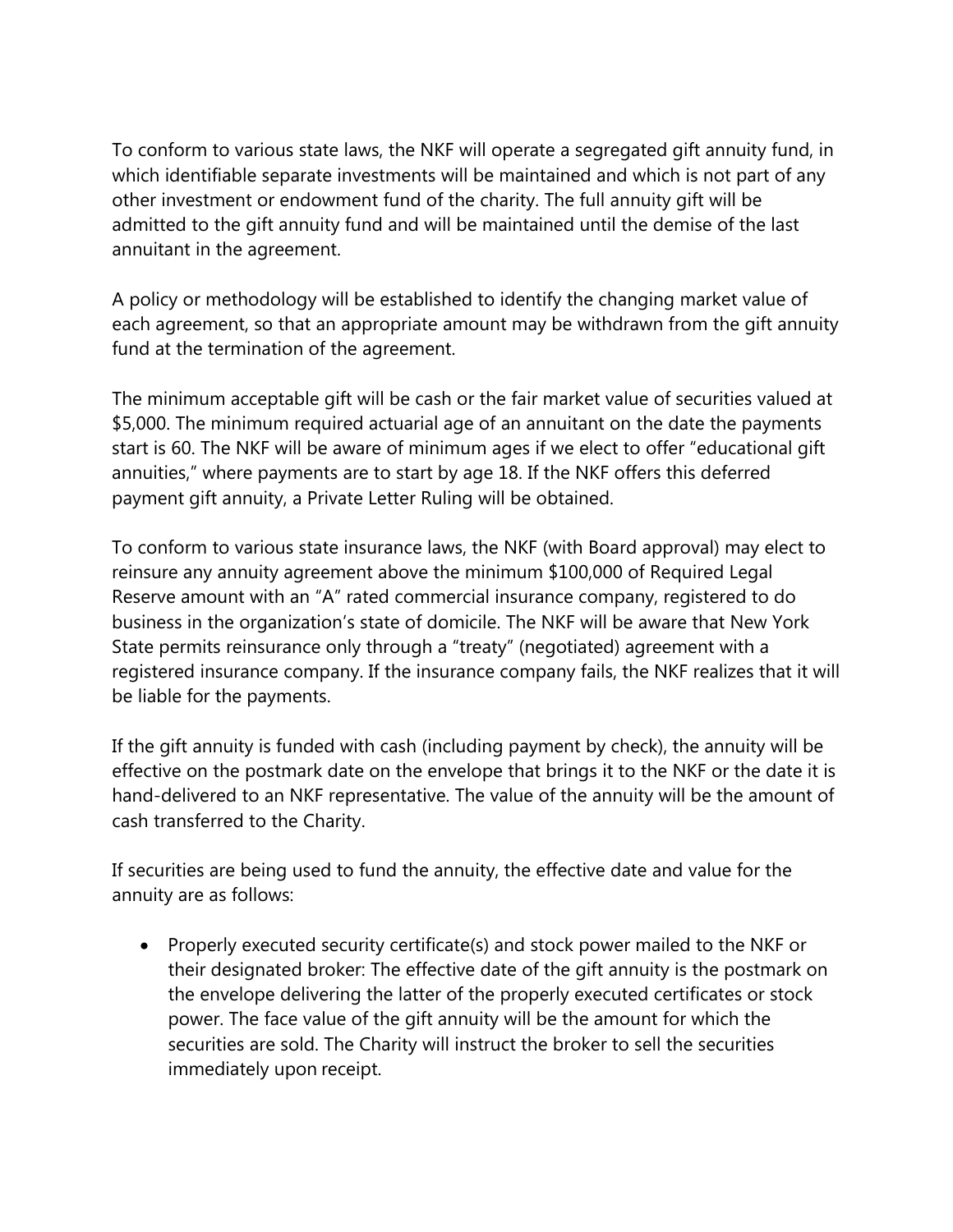Securities transferred DTC to the NKF's designated broker: The effective date of the gift annuity will be the date the securities are transferred into the NKF's account. The face value of the gift annuity will be the amount for which the securities are sold. The Charity will instruct the broker to sell the securities immediately upon receipt.

Annuities may be paid quarterly, semiannually or annually. Unless the donor requests differently (in writing), interest payments will be made quarterly. Annuity payment amounts will be rounded upward to ensure that each payment will be the same amount. Annuity payments will be mailed in time to arrive on the payment due date.

The NKF will make an effort to be aware of the investment and reporting requirements of its own state of domicile as well as those states that have statutes regulating gift annuity funds, and be guided by input from its own legal counsel and staff as to the necessity for filing for a permit to write annuity agreements in those states.

The NKF will maintain a separate checking account for its gift annuity fund so that records can be maintained to permit appropriate reporting of gift annuity fund activity to those states that require it by statute.

The NKF will maintain investment and administrative records of its gift annuity fund and program to ensure that questions from its governing Board can be answered appropriately.

## **G. Gifts of Life Insurance and Pension Benefits**

Donors may name the National Kidney Foundation the primary, secondary, or residual beneficiary of life insurance contracts, and the residual beneficiary of pension benefits. Donors may name the National Kidney Foundation owner and beneficiary of whole life insurance contracts, with the understanding that the NKF will not enter into any arrangement with any agent, agency or insurance company for the purpose of selling life insurance contracts for the benefit of the NKF. The NKF is not obligated to continue making premium payments on any life insurance policy transferred to it.

## **H. Payable on Death Accounts or Totten Trusts**

Donors may name the NKF the beneficiary of any account designated as payable or transferable on death.

## **I. Charitable Remainder Unitrusts, Annuity Trusts and Charitable Lead Trusts**

The NKF may accept a designation as a beneficiary of trust agreements. Trust donors must select a trustee other than the National Kidney Foundation to oversee their trusts.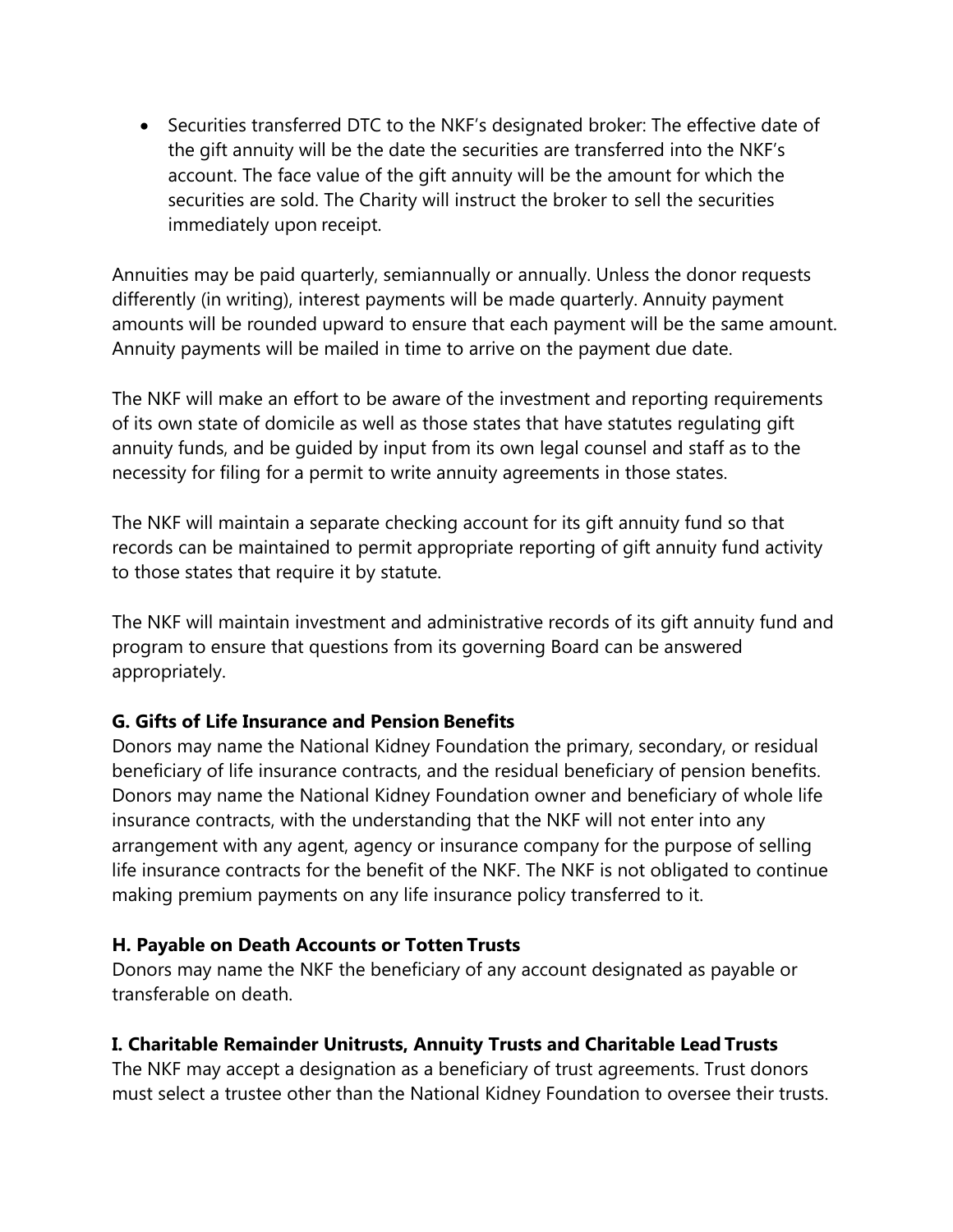The donor shall be required to have trustee fees paid from the trust. The NKF reserves the right to refuse any specific charitable trust.

#### **J. Life Estate Contracts**

The NKF may be willing to enter into a retained life estate agreement with one or two persons for a personal residence, farm or vacation home.

As a general rule, the life estate agreement will require the donor to retain the obligation to care for the property, pay taxes, insurance and maintenance costs and other obligations which pertain to the interest the donor has retained. However, under extenuating circumstances and upon recommendation of the Chairperson and CEO, the NKF may assume part of this responsibility to protect its vested remainder interest. A Phase I environmental survey, appraisal and title binder, paid for by the donor, will be required on any real property to be gifted prior to acceptance by the NKF. The Charity reserves the right to refuse any life estate gift.

## **K. Gifts to the Endowment Fund**

The NKF shall accept gifts to its Endowment Fund. All gifts to this fund shall be administered pursuant to the terms of the individual Memorandum of Understanding executed by the donor and the NKF. No gift shall be accepted to the Endowment Fund without such a Memorandum being on file without prior approval of the Gift Acceptance Committee.

## **12. COMPLIANCE WITH CHARITABLE DONATIONS SUBSTANTIATION REQUIREMENTS**

All donations to the NKF shall be acknowledged and receipted in accordance with IRS requirements. Specifically, receipts (or acknowledgment letters acting as a receipt) shall include the following as applicable:

- The amount of the donation if made by cash
- A description of any property (including securities) donated
- A statement that the charity provided no goods or services as consideration for the contribution; **OR**
- A description and good faith estimate of the value of the goods and services provided to the contributor, if applicable\*

\*Donations in excess of \$75 given partly as a donation and partly in exchange for goods or services ("Quid Pro Quo" Contributions) are considered part donation/part purchase. In the case of such a contribution, a written acknowledgement containing the following shall be provided to the donor: